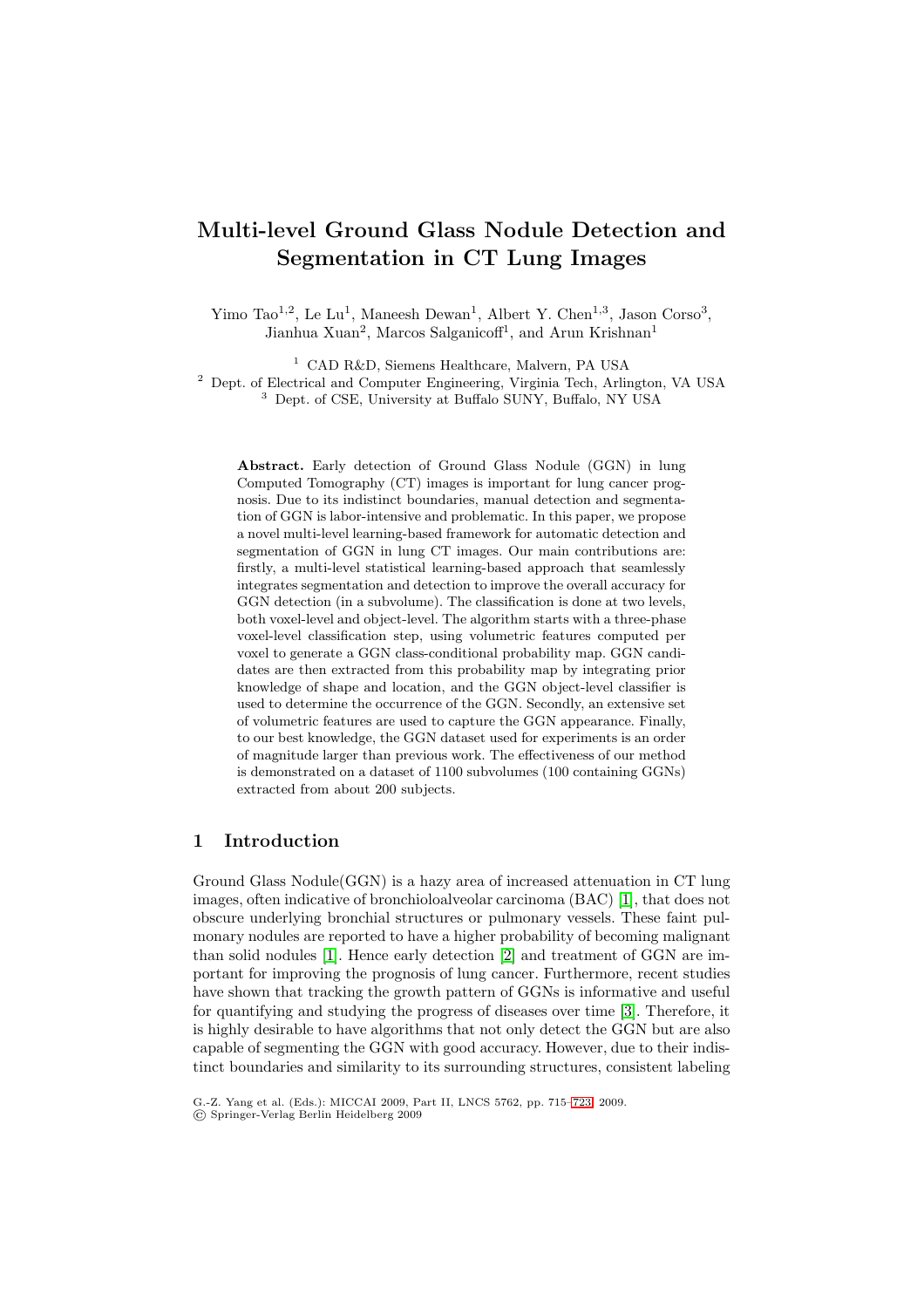of GGN at voxel-level is difficult for both computers and radiologists, with high inter- and intra-person errors [\[4\]](#page-7-4). On the other hand, the appearances of GGN on CT images, such as its shape, pattern and boundary, are very different from solid nodules. Thus, algorithms developed exclusively for solid nodule segmentation are likely to produce inaccurate results when directly applied to GGN. [\[5\]](#page-7-5) addresses a GGN segmentation method using Markov random field representation and shape analysis based vessel removal method, but no GGN detection was exploited in this approach. [\[4\]](#page-7-4) adopts the probability density functions (PDF) for modeling and segmenting GGN and PDFs are shown to be valid of distinguishing GGN and other lung parenchyma. An interactive 2D semi-automatic segmentation scheme is proposed in [\[6\]](#page-7-6), which allows measuring the pixel opacity value of the GGN quantitatively, by constructing a graph Laplacian matrix and solving a linear equation system. This may be quite labor-intensive for radiologists to go through slices in order to obtain the final GGN nodule boundaries and opacity values.



<span id="page-1-0"></span>**Fig. 1.** Flow chart of the proposed approach

In this work, we propose a novel multi-level learning based approach for automatic segmentation and detection for GGN. Our method is composed of two parts as shown in Fig. [1:](#page-1-0) (1) voxel-wise soft labeling/segmentation, and (2) object-scale image classification/detection. The voxel-level GGN and non-GGN class labeling and segmentation works as follows: given a candidate sub-volume, our system will label each voxel with the probability likelihood of whether it comes from a "healthy" (non-GGN) or "diseased" (GGN) tissue by examining a 3D sliding window centered at that voxel; this labeled or probability weighted image can be viewed as a segmentation map of the GGN region in the original image. After this, the object-level image classification/detection module takes the label map along with other raw information and then classifies the whole sub-volume as positive (containing GGN) or negative. Thus only if the whole sub-volume is classified as positive or "diseased", we will conclude that detection has occurred. Although the method is designed for combined segmentation and detection of GGNs, it can be generalized to other medical imaging problems as well. The presented multi-level probabilistic aggregation process is partially motivated by earlier work in natural scene recognition and object detection [\[7,](#page-7-7)[8\]](#page-7-8).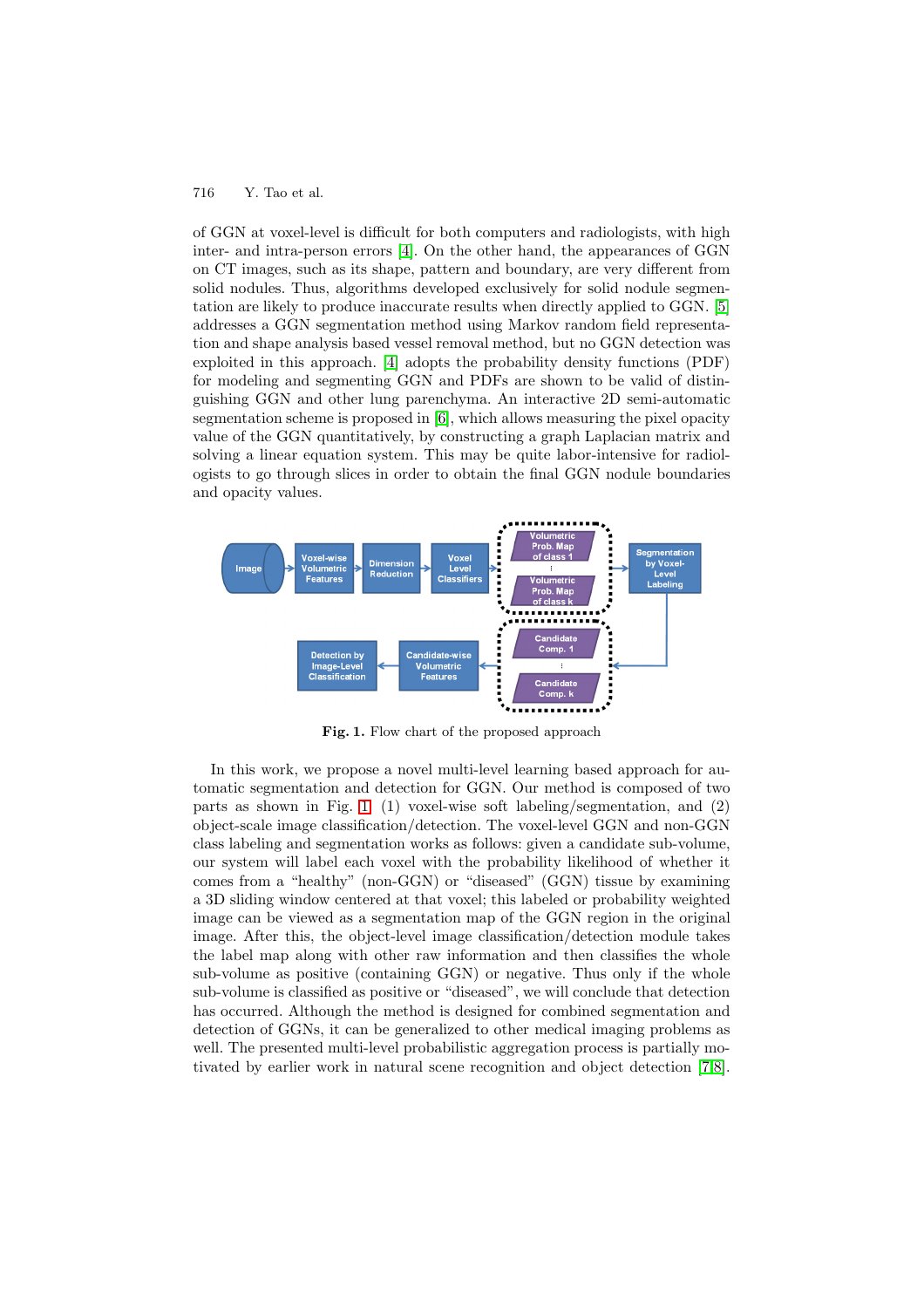The other key aspects of our work is that we use an comprehensive set of features to capture GGN appearance, and the experimental evaluation is done on a much larger dataset compared to previous studies. Note that our algorithm works at a sub-volume level, and it assumes that a candidate generation or interest point detection algorithm is run on a CT volume to obtain locations (typically hundreds) around which isotropic sub-volumes of fixed size  $(60\times60\times60\times00)$  voxels) are extracted. This is typical in a computer-aided detection (CAD) system. In this paper, we focus on detection and segmentation at this sub-volume (SV) level, which is an integral and important part of the CAD system.

### **2 Methods**

#### **2.1 Voxel-Wise Volumetric Features**

Our system computes a comprehensive collection of gray-level and texture features from a cubic sub-volume of interest (sVOIs) of size 7×7×7 voxels across the larger sub-volume (SV). These features are briefly described below:

**Gray Level Co-occurrence Matrix (GLCM)** [\[9\]](#page-7-9) is widely used for analyzing texture of 2D image. The co-occurrence matrix stores the co-occurrence frequencies of the pairs of gray levels, which are configured by a distance *d* and orientation *o*. Its extension to 3D cases is also practicable, as shown in [\[10\]](#page-8-0). The 3D method directly searches for gray level pairs in 26 directions on multiple planes to construct the co-occurrence matrix, whereas the 2D method exploits 8 directions in a single 2D plane. We then extract eight features from the constructed GLCM, including energy, entropy, correlation, inverse difference moment, inertia, cluster shade, cluster prominence, and Haralick correlation [\[9\]](#page-7-9).

**Local Binary Pattern (LBP)** is an intensity- and rotation-invariant generalization of the GLCM method. We employ the volumetric LBP-Top [\[11\]](#page-8-1) technique, an extension of the two-dimensional LBP operator, for parenchymal texture analysis in CT images.

**Wavelets** are another important and commonly used feature descriptor for texture analysis, due to their effectiveness in capturing localized spatial and frequency information and multi-resolution characteristics. Here, we extract mean intensities in the decomposed eight bands using 3D Harr wavelet. **Vesselness** and **Blobness**, computed based on the eigen-analysis of hessian matrix, have also been employed for vascular or blob-like structure detection or enhancement. We implement a 3D multi-scale version of Blobness and Vesselness feature extraction module for handling both bright and dark objects. Note that the Wavelets, Vesselness and Blobness depend on their own scales of spatial supporting settings, and the actual neighborhood may be larger or smaller than the size of  $7 \times 7 \times 7$ .

We also extract two groups of first order **gray-level features**, composed of **(i) gray level statistics features**, including minimum, maximum, mean, standard deviation, skewness and kurtosis, and **(ii) pixel index ratios**, including the ratios of low density pixels within (-1024, -950] Hounsfield unit(HU), medium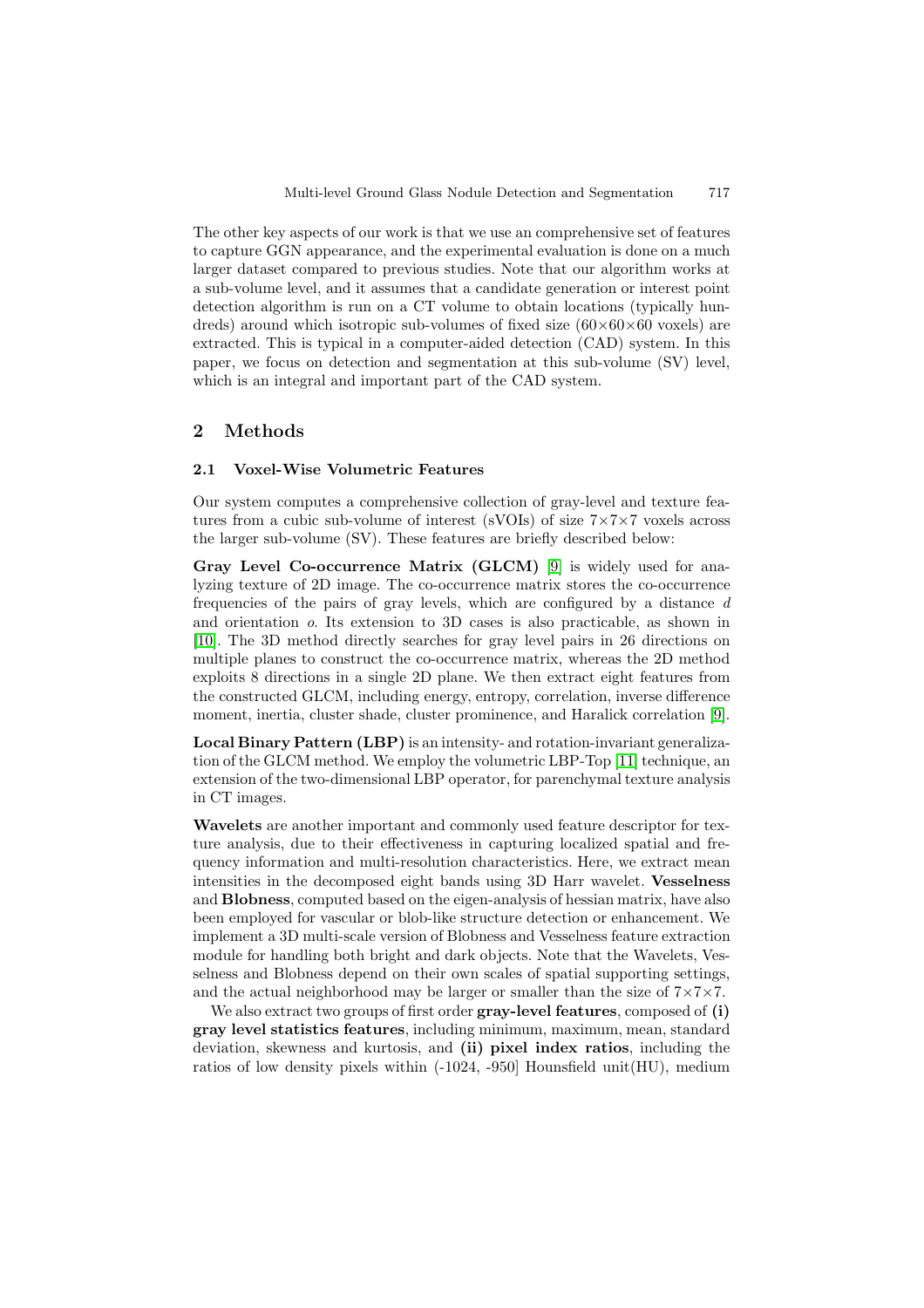density values within (-950, -765] HU, and medium-high density values within (-765, -450] HU.

Since the intensity values in the CT scans usually have a large range from -1024 to 1024 HU, texture feature calculation directly on HU values is computationally intensive and sensitive to noise. Therefore, we preprocess images using the multilevel thresholding *Otsu* method [\[12\]](#page-8-2) to adaptively merge together image regions with similar gray levels. The resulting image is represented by individual texture primitives coded by a smaller gray-level domain. All texture-based features are extracted from this preprocessed image.

#### **2.2 Segmentation by Voxel-Level Labeling**

We treat the segmentation of GGN as a probabilistic voxel-level labeling problem. For each input sub-volume (SV), a total 39 volumetric intensity-texture features are calculated for each scanned sVOI of size 7×7×7 voxels. Based on our 3D annotation maps of GGN and Non-GGN, feature vectors are split into positives and negatives and fed into an off-line learning process to train a probabilistic Gaussian mixture density model, in the lower-dimensional feature space after supervised dimension reduction. Finally the classifier takes each SV and produces its corresponding volumetric GGN-class probability map.

For the voxel-level labeling/classification problem, the size of training samples (as scanned volume of size  $7\times7\times7$  voxels) can be really large (greater than 100,000). This requires choosing classifiers with good scalability. We choose linear discriminant analysis (LDA) along with Gaussian Mixture Models (GMM) as our classifier, i.e., GMM is used to learn the distribution of the classes in the LDA projected subspace. For each of the binary GGN and Non-GGN class, LDA is first exploited to further project the extracted features into a lower dimension, and GMM consisting of *k*-Gaussian distributions of different means and variances are then fit according to the training data, using Expectation-Minimization with multiple random initialization trials. Note that, the positive GGN class probability maps (PDM) are sufficient to extract and detect GGNs. The negative probability map is redundant and discarded. Note that, we perform model selection to choose the number *k* of Gaussian functions using the Bayesian Information criterion (BIC) and value of *k* is 3 and 5 for positive and negative class respectively. Other functions, e.g., t-distribution can also be explored, but we plan to investigate that in future work.

As there are many different types of tissues inside the CT lung image, such as vessel, airways, and normal parenchymal, the single-layer LDA classifier may have many false positives originating from this multi-tissue background. To reduce these GGN false positives, a multi-phase classification approach is adopted. It starts with the positive class output probability map from single phase, and treat it as a new image. This output image contains for each voxel a probability that it belongs to the structure to be enhanced (GGN). Next, another round of voxel-level feature extraction/selection and LDA-GMM training process is conducted using both the original image and the output image from the previous phase(s). All these intensity-texture features, in the joint image and PDM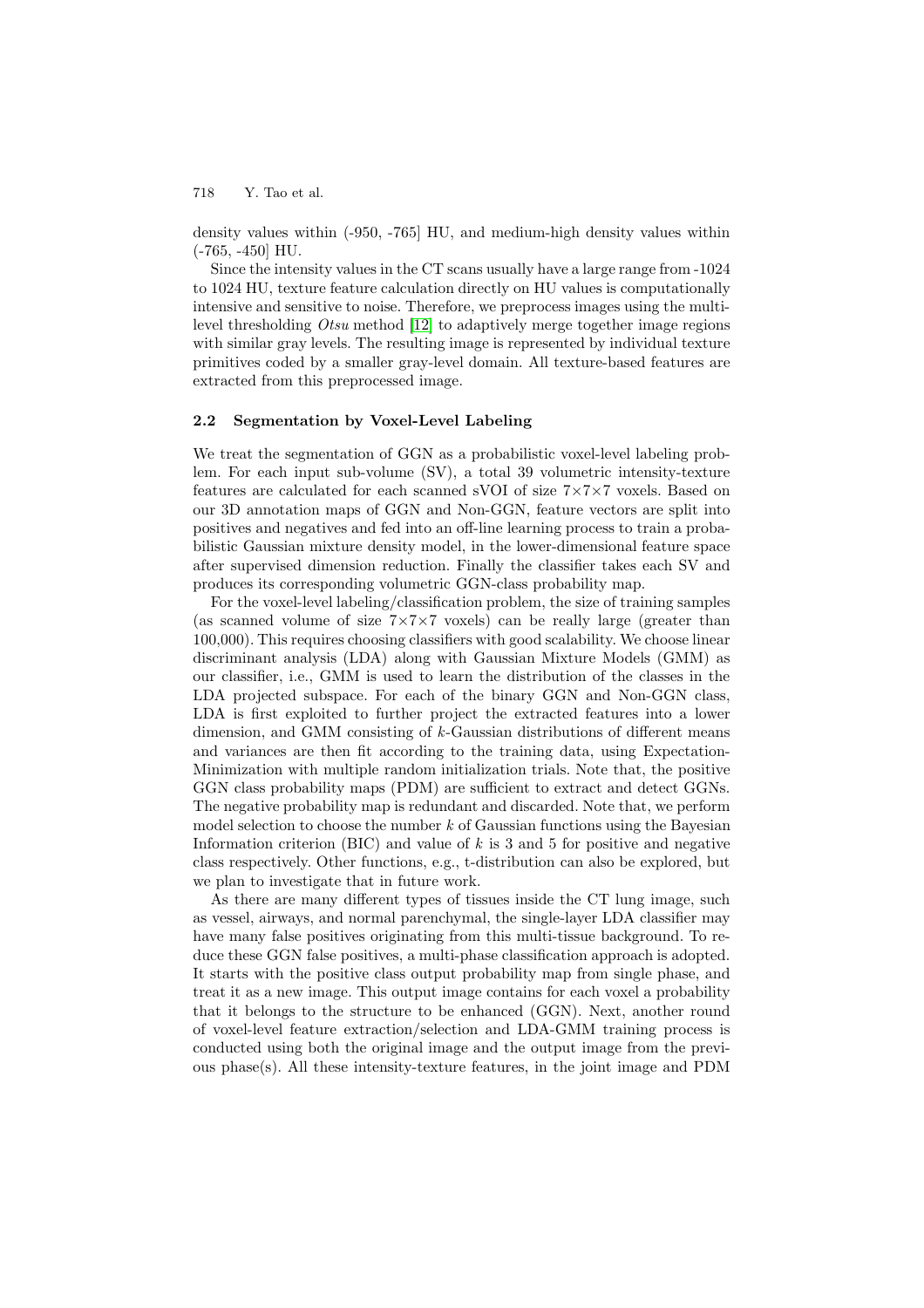domain, are used to train a new classifier. This process can be iterated many times, as a simplified "Auto-Context" [\[13\]](#page-8-3). The rationale behind this approach is that the structure to be enhanced will be more distinctive in the (intermediate) enhanced image than in the original image. Therefore adding features from these weighed images will result in potentially more discriminative features between the positive regions and the spurious responses from the previous phase(s).

The multi-phase "Auto-Context" like process not only improves the overall performance but can also be used to speed up supervised enhancement by rejecting well classified training samples from the next phase. A simple classifier (e.g., using very few features) can be used in the first phase(s) to quickly throw away "easy" voxels and only the more difficult voxels are considered in the next phase(s). The classification thresholds on normalized probability values are automatically estimated by setting an operating point on receiver operating characteristic curve (ROC) for high recall and moderate false positive deduction.

#### **2.3 Object-Level Labeling and Detection**

At this stage, the goal is to locate and extract GGN candidates on the computed 3D probability map from the previous voxel-labeling step. The multiscale blobness filtering, with a larger smoothing kernel (than the voxel-level step) is used to capture the GGN shape. It is applied on each voxel to obtain a volumetric blobness likelihood map. Then, we multiply the voxel-level probability map with this blobness shape likelihood map to obtain another probability map which we refer to as shape-prior refined probability map (SPM). The SPM helps suppress spurious responses (false positives). The Otsu thresholding method[\[12\]](#page-8-2) is applied again for discrete quantitization of SPM. We use connected component labeling to obtain disjointed objects as GGN candidates. Simple volume size based rules is used to reduce the number of candidate so that multiple candidates per volume are kept as the inputs to our object level classifier. We also incorporate the position prior information into candidate selection procedure.

For training, the manually annotated GGN segmentation is used to assign labels to the connected component candidates as true or false GGNs. The abovementioned candidate generation procedure is also applied on negative volumes (without GGN) to obtain more negative samples for training. Given that each GGN candidate is associated with its discrete binary 3D mask, 39 intensitytexture features (mentioned in Section 2.1), are recomputed within this binary supporting region. Note that, these features are not computed on the  $7\times7\times7$ window as done earlier for the voxel-level classification stage. Many features are aggregations of local statistics over a spatial neighborhood so that they are sizescalable. In addition, we also calculate the volume size, the sphericity, and the mean on the PDM per candidate to form the final feature vector. For simplicity, we use the same LDA+GMM classifier as in section 2.2 to train GGN/non-GGN connected component candidate detector.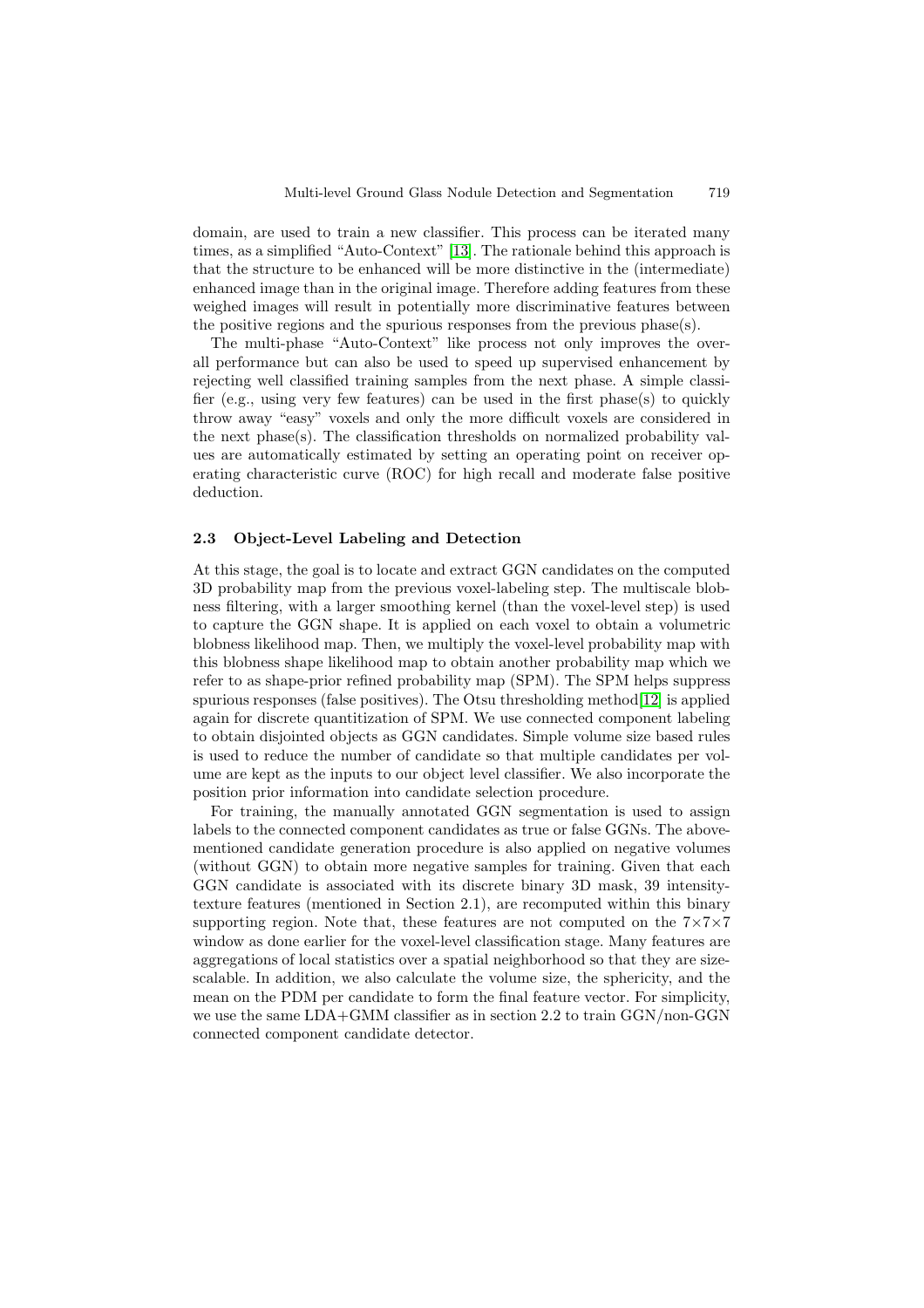## **3 Results**

**Data.** We collected total 1100 lung CT subvolumes, including 100 positive samples with GGN and 1000 negative samples without GGN. These subvolumes were randomly sampled from the outputs of a GGN candidate generator algorithm (discussed earlier in Section 1), on 153 healthy and 51 diseased patients. All subvolumes were sampled to produce approximately 0.6mm isotropic voxel resolution. GGN masks on randomly selected 60 positive samples were annotated. The remaining 40 positive subvolumes (with no ground truth of GGN masks) along with 300 randomly selected negative subvolumes were used only for the hold-out performance testing of GGN detection at the final classification stage.

**Voxel-scale Classification & Labeling.** We further splited these 60 positive subvolumes (with annotated GGN masks) and other 700 negative volumes into two parts for training and testing the voxel scale classification. Voxel scale data samples (as 7×7×7 boxes) were extracted on a 7×7×7 sampling grid, augmented with manually labeled GGN annotation masks. The training dataset had 40 positive and 500 negative subvolumes for the three-phase classifier training in section 2.2 (with likelihood ratio testing threshold settings as 0.05, 0.1 and 0.2 respectively for high recall and moderate false positive reduction). And the remaining subvolumes were used for testing. Table. [1](#page-6-0) showed the voxel-level accuracies for the first phase classifier, first two phase classifiers, and all three phase classifiers. It was clearly evident that the further reduction of false positive samples, with increasing classification phases, substantially improved the overall classification performance. The ROC curve for the first phase classifier was shown in Fig. [2,](#page-5-0) with Area Under Curve (AUC) as 0.9412. We empirically found that the performance is stable with the sVOI size in a range of 5 to 15 voxels (note that the default value is 7).

To measure the level of agreement between human annotations and the segmented GGN (with Otsu thresholding and connected component), the *Jaccard* similarity coefficient (*JC*) and the volume similarity (*VS*) were exploited. The *JC* was defined as:

$$
JC = \frac{X \cap Y}{X \cup Y} \tag{1}
$$



<span id="page-5-0"></span>**Fig. 2.** The top level voxel-level GGN classification ROC curve



<span id="page-5-1"></span>**Fig. 3.** The object-level classification ROC curve for GGN detection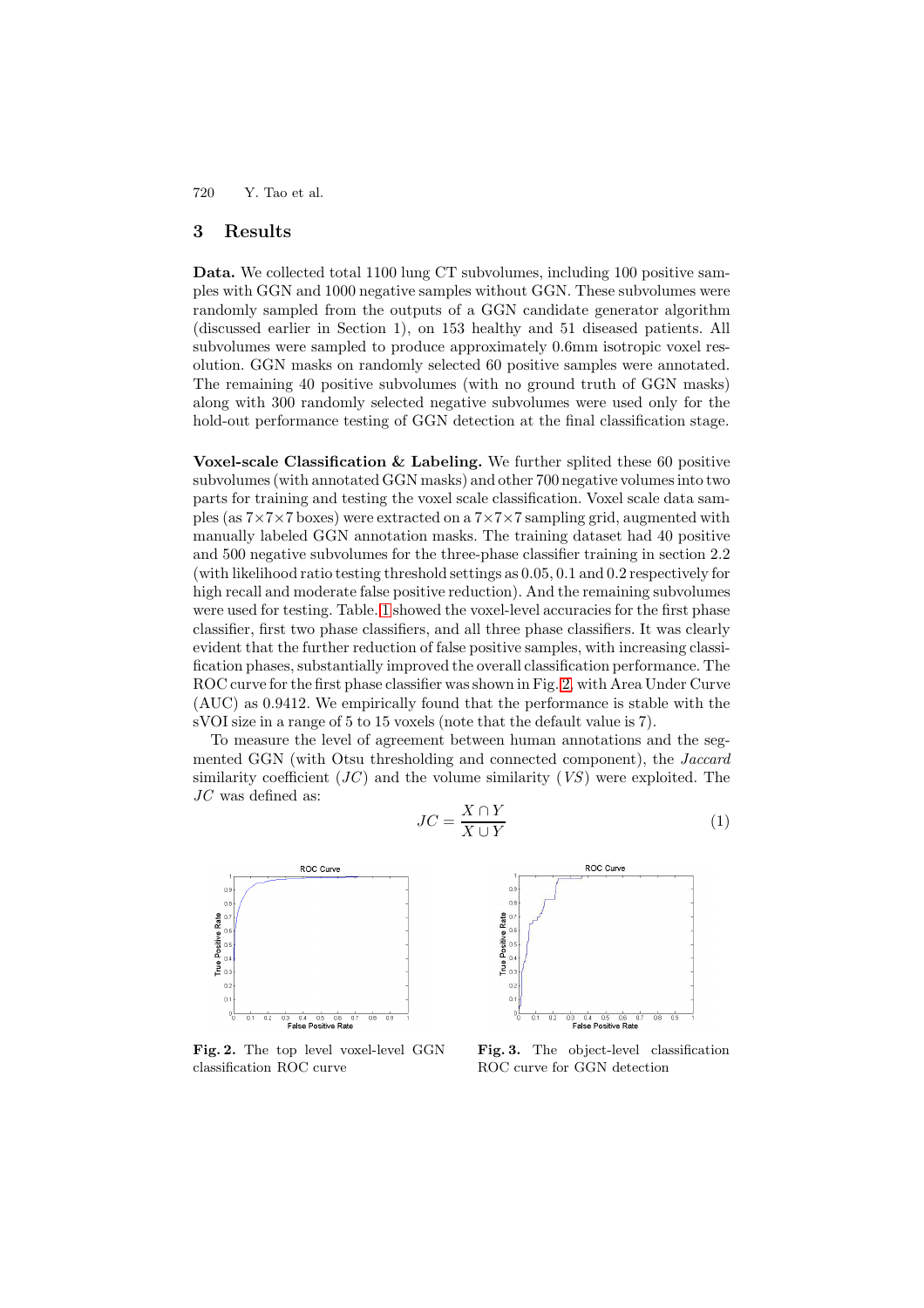<span id="page-6-0"></span>**Table 1.** The multi-level voxel scale classification accuracy performance

|                          | First Phase | First Two Phases All Three Phases |         |
|--------------------------|-------------|-----------------------------------|---------|
| GGN Samples              | 99.82\%     | 96.62\%                           | 89.87\% |
| Negative Samples 56.53\% |             | 80.86\%                           | 92.93%  |
| Overall                  | 65.37\%     | 84.22\%                           | 92.28%  |



<span id="page-6-1"></span>Fig. 4. Results the voxel-level classification: (a.1) and (b.1) The original CT images, (a.2) and (b.2) The volumetric probability map produced by voxel-scale classifiers, (a.3) and (b.3) the rendered segmentation of GGN

where  $JC$  measured the degree of overlap between two sets:  $X$  and  $Y$  and  $JC=1$ when the two sets were totally overlapped. The *VS* was defined as:

$$
VS = 1 - \frac{|\ ||X|| - ||Y|| \ |}{\||X|| + ||Y||}
$$
 (2)

where *VS* measured the degree of similarity in the volume size of two sets X and Y, and the operator  $||.||$  denoted the volume size of a set. It was equal to one, when the two sets had equal volumes. We reserved 20 positive GGN subvolumes for testing these two metrics, and used the remaining 40 positive subvolumes with all the negative volumes to train the voxel-level classifier. The average *JC* coefficient was 0.68, and the average *VS* was 0.865.

**Object-scale Classification & GGN Detection.** Fig. [3](#page-5-1) showed the object level GGN classification performance with AUC as 0.914. For the hold-out testing set, 33 out of 40 GGN subvolumes were correctly detected, with a false negative rate is about 20%. We believed this result is promising and we planed to explore more descriptive features and other types of classifiers (e.g., SVM, boosting) to further investigate this problem. As compared with [\[4\]](#page-7-4), the most relevant previous work in which only 10 GGN nodules were used for both training and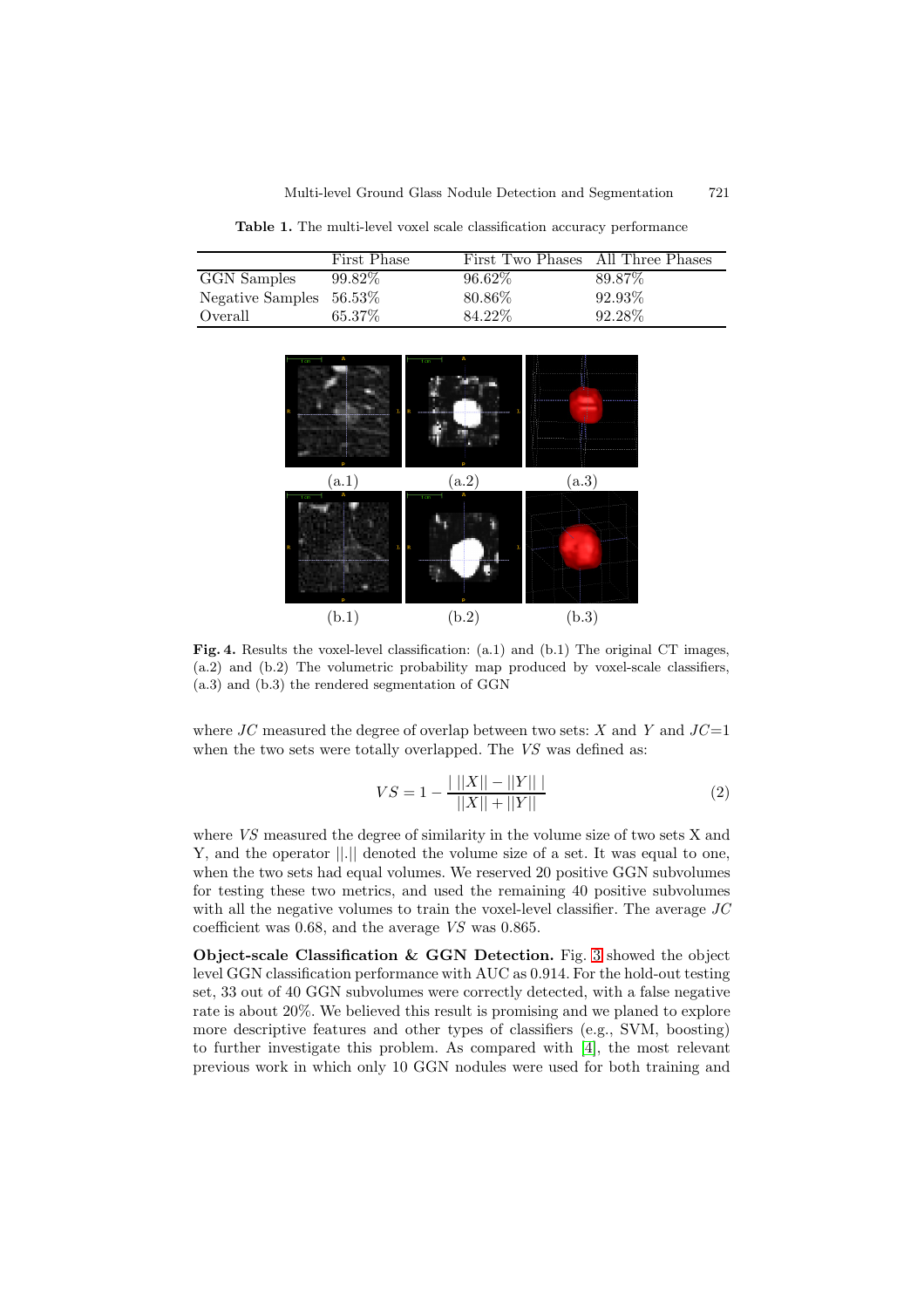testing, our studied GGN dataset is 10 times larger (i.e., 60 for training and 40 for testing). [\[6\]](#page-7-6) uses 40 2-D CT image slices from 11 patients. Finally, illustrative examples of GGN labeling and segmentation were shown in Fig. [4.](#page-6-1)

## **4 Conclusion**

In this paper, we presented a novel multi-level learning-based approach for automatic GGN detection that fuses segmentation and detection to improve the overall accuracy. We exploited a comprehensive set of features to encapsulate the GGN appearance. Our approach proposed a two-level classification by first generating a GGN class PDM at a voxel scale, then extracting object scale descriptors from this PDM, and then finally classifying the existence of GGN within CT subvolume candidate. The GGN segmentation (soft) mask was a desired byproduct of our approach. Our method was validated using extensive evaluations on a much larger GGN dataset than previously reported, of 1100 lung CT subvolumes from about 200 patients.

## <span id="page-7-3"></span>**References**

- <span id="page-7-0"></span>1. Henschke, C.I., Yankelevitz, D.F., Mirtcheva, R., McGuinness, G., McCauley, D., Miettinen, O.S.: CT Screening for Lung Cancer Frequency and Significance of Part-Solid and Nonsolid Nodules. Amer. Jour. Roentgenology 178(5) (2002)
- <span id="page-7-1"></span>2. Godoy, M., Ko, J., Kim, T., Naidich, D., Bogoni, L., Florin, C., Groot, P., White, C., Vlahos, I., Park, S., Salganicoff, M.: Effect of computer-aided diagnosis on radiologists detection performance of subsolid pulmonary nodules on ct: Initial results. In: American Roentgen Ray Society, ARRS (2009)
- <span id="page-7-2"></span>3. Park, C., Goo, J., Lee, H., Lee, C., Chun, E., Im, J.: Nodular ground-glass opacity at thin-section ct: Histologic correlation and evaluation of change at follow-up. RadioGraphics 27(2), 391–408 (2007)
- <span id="page-7-4"></span>4. Zhou, J., Chang, S., Metaxas, D., Zhao, B., Ginsberg, M., Schwartz, L.: Automatic detection and segmentation of ground glass opacity nodules. In: Larsen, R., Nielsen, M., Sporring, J. (eds.) MICCAI 2006. LNCS, vol. 4190, pp. 784–791. Springer, Heidelberg (2006)
- <span id="page-7-5"></span>5. Zhang, L., Fang, M., Naidich, D., Novak, C.: Consistent interactive segmentation of pulmonary ground glass nodules identified in ct studies. In: SPIE Medical Imaging (2004)
- <span id="page-7-6"></span>6. Zheng, Y., Kambhamettu, C., Bauer, T., Steiner, K.: Estimation of ground-glass opacity measurement in CT lung images. In: Metaxas, D., Axel, L., Fichtinger, G., Székely, G. (eds.) MICCAI 2008, Part II. LNCS, vol. 5242, pp. 238–245. Springer, Heidelberg (2008)
- <span id="page-7-7"></span>7. Lu, L., Toyama, K., Hager, G.: A two level approach for scene recognition. In: IEEE Conf. CVPR, pp. 688–695 (2005)
- <span id="page-7-8"></span>8. Leibe, B., Leonardis, A., Schiele, B.: Robust object detection with interleaved categorization and segmentation. Int. J. of Computer Vision 77, 259–289 (2008)
- <span id="page-7-9"></span>9. Haralick, R.: Statistical and structural approaches to texture. Proceedings of the IEEE 67, 786–804 (1979)